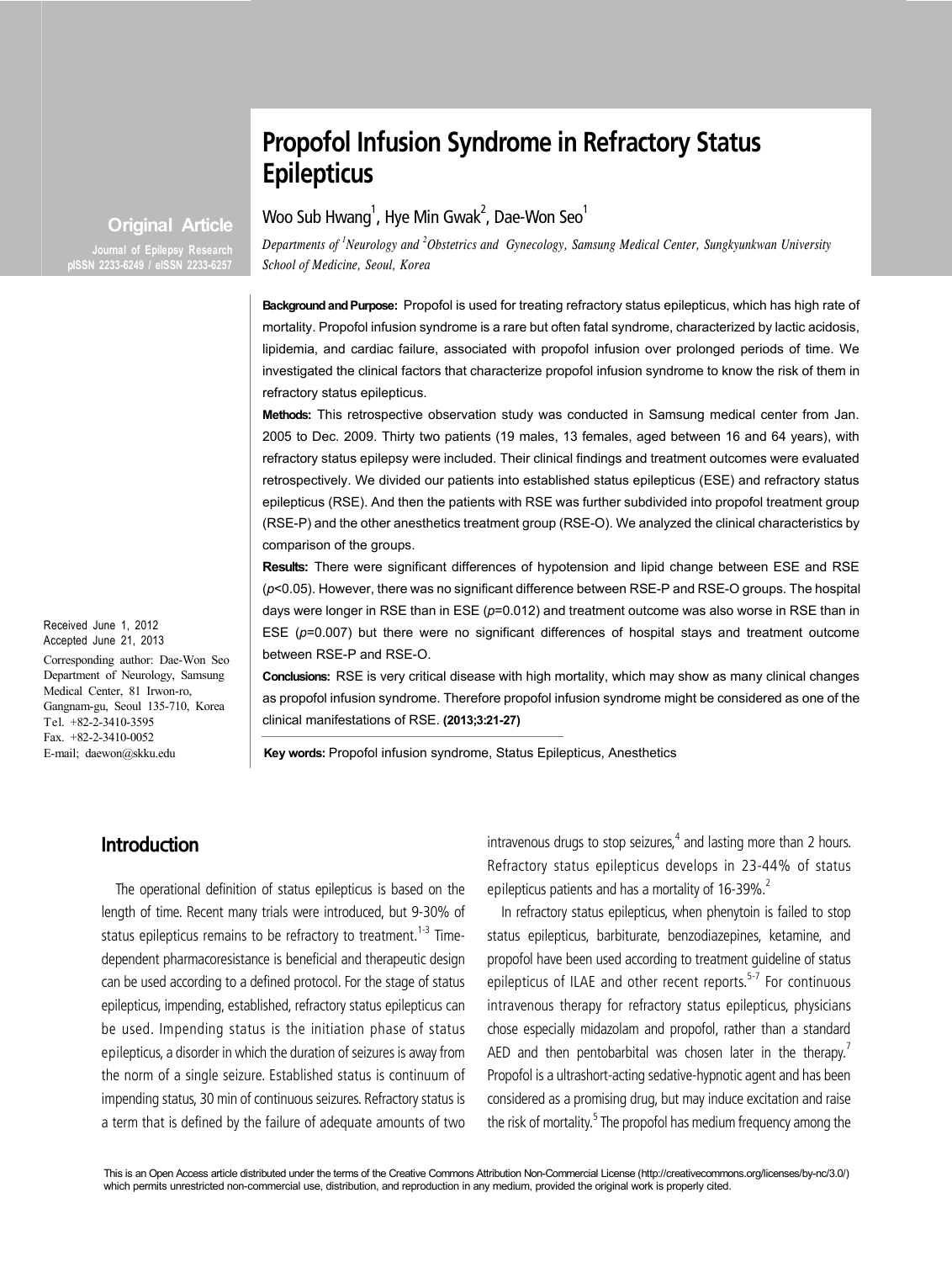three drugs in an acute failure, breakthrough seizure, withdrawal seizure, hypotension and minimum risk of mortality.<sup>6</sup> And propofol has disadvantages of frequent relapses when tapering, and risk of propofol infusion syndrome.<sup>8</sup> We should monitor the side effects that are hypotension, bradycardia, rhabdomyolysis, and hypertriglycemia.<sup>5,9,10</sup>

The incidence of propofol infusion syndrome is about 39%, and mortality rate is up to 6%. Propofol infusion syndrome is characterized as the occurrence of acute bradycardia resistant to treatment and progressing to asystole, lipemia, hepatomegaly due to fat infiltration, severe metabolic acidosis, and muscle involvement with evidence of rhabdomyolysis or myoglobinuria and so on.<sup>11-13</sup> According with other studies, the diagnosis of propofol infusion syndrome can be based on one or more those features<sup>11</sup> or the presence of bradycardia and at least 1 sign of lipidemia, enlarged liver, metabolic acidosis, or rhabdomyolysis or myoblobulinuria.<sup>14,15</sup> But those clinical features of propofol infusion syndrome are overlapped with those of refractory status epilepticus.<sup>16,17</sup> If we don't know of use of propofol, it is hard to distinguish propofol infusion syndrome from the unspecific clinical situations by refractory status epilepticus. Actually there are no studies that the presence of disease entity of propofol infusion syndrome in status epilepticus. The purpose of this study is to know whether the clinical findings of propofol infusion syndrome are due to use of propofol or refractory status epilepticus itself.

## **Subjects and Methods**

### **Subjects**

We enrolled all the patients who had admitted at Samsung Medical Center and diagnosed with status epilepticus from Jan. 2005 to Dec. 2009. Status epilepticus was defined as no recovery of mental status or seizures over 30 minutes, and RSE is defined as failure of first line and second line treatments with no time limit. Nonconvulsive status epilepticus was defined as presence of EEG of status epilepticus or improved patient with treatment of status epilepticus. We excluded patients without definite electrographic abnormalities or specific clinical features. And the patients who had not currently status epilepticus and under 16 years old were also excluded.

Thirty two patients were included. Female was 13 (40.6%) and male was 19 (59.4%). The median age was 28.5 years old (range, 16-81). Among them, 21 (65.5%) patients had refractory status epilepticus and 11 (34.4%) patients had status epilepticus that was

|                                                                                                                   |                       |              | N            | Percent |
|-------------------------------------------------------------------------------------------------------------------|-----------------------|--------------|--------------|---------|
| Sex                                                                                                               | Female                |              | 13           | 40.6    |
|                                                                                                                   | Male                  |              | 19           | 59.4    |
| Age [yr, median (range)]                                                                                          |                       |              | 28.5 (16-81) |         |
| Etiology                                                                                                          | infection             |              | 16           | 50.0    |
|                                                                                                                   | vascular              |              | 6            | 18.8    |
|                                                                                                                   | neoplasm              |              | 1            | 3.1     |
|                                                                                                                   | unknown               |              | 9            | 28.1    |
| Status epilepticus                                                                                                | ESE                   |              | 11           | 34.4    |
|                                                                                                                   | <b>RSE</b>            |              | 21           | 65.5    |
|                                                                                                                   |                       | RSE-P        | 13           | 61.9    |
|                                                                                                                   |                       | RSE-O        | 8            | 38.1    |
| Hospital stays [d, median (range)]                                                                                |                       | 12.5 (2-240) |              |         |
| Outcome                                                                                                           | return to baseline    |              | 8            | 25.0    |
|                                                                                                                   | no return to baseline |              | 15           | 46.9    |
|                                                                                                                   | death                 |              | 9            | 28.1    |
| Previous epilepsy                                                                                                 |                       |              | 10           | 31.3    |
| * a start of the start of the start of the start of the start of the start of the start of the start of the start | -------               | $\epsilon$   |              |         |

**Table 1.** Clinical features of the subjects with status epilepticus

\* ESS: established status epilepticus, RSE-P/O: refractory status epilepticus, treated with propofol/the other anesthetics.

terminated by the first- and second line treatments. The classification of status epilepticus was convulsive type in 31 patients and nonconvulsive type in 1 patient. Among the 21 patients with refractory status epilepticus, 13 (61.9%) patients were treated with propofol and 8 (38.1%) patients with the other anesthetics such as midazolam and pentobarbital. The median days of hospitalization was 12.5 days (2-240 days). According to the outcome, 9 (28.1%) patients were death, 15 (46.9%) patients did not return to baseline state, and 11 (25.0%) patients returned to baseline state. The history of epilepsy was in 10 (31.3%) patients (Table 1).

#### **Methods**

We retrospectively reviewed the patients' medical records. We collected the data on presence of previous history of epilepsy, clinical feature of status epilepticus (convulsive, non-convulsive), the causes of status epilepticus (infection, vascular, neoplasm, unknown), the numbers of concurrent antiepileptic drugs (AED) and clinical features of propofol infusion syndrome including metabolic acidosis, heart abnormalities, rhabdomyolysis, lipid change, hepatic change, renal change, death.

We evaluated the changes of clinical features on each category, based on the diagnostic criteria of Iyer et al. $<sup>11</sup>$  Metabolic acidosis was</sup> defined when one or more features of metabolic acidosis was found on arterial blood gases, heart changes when cardiac arrhythmia or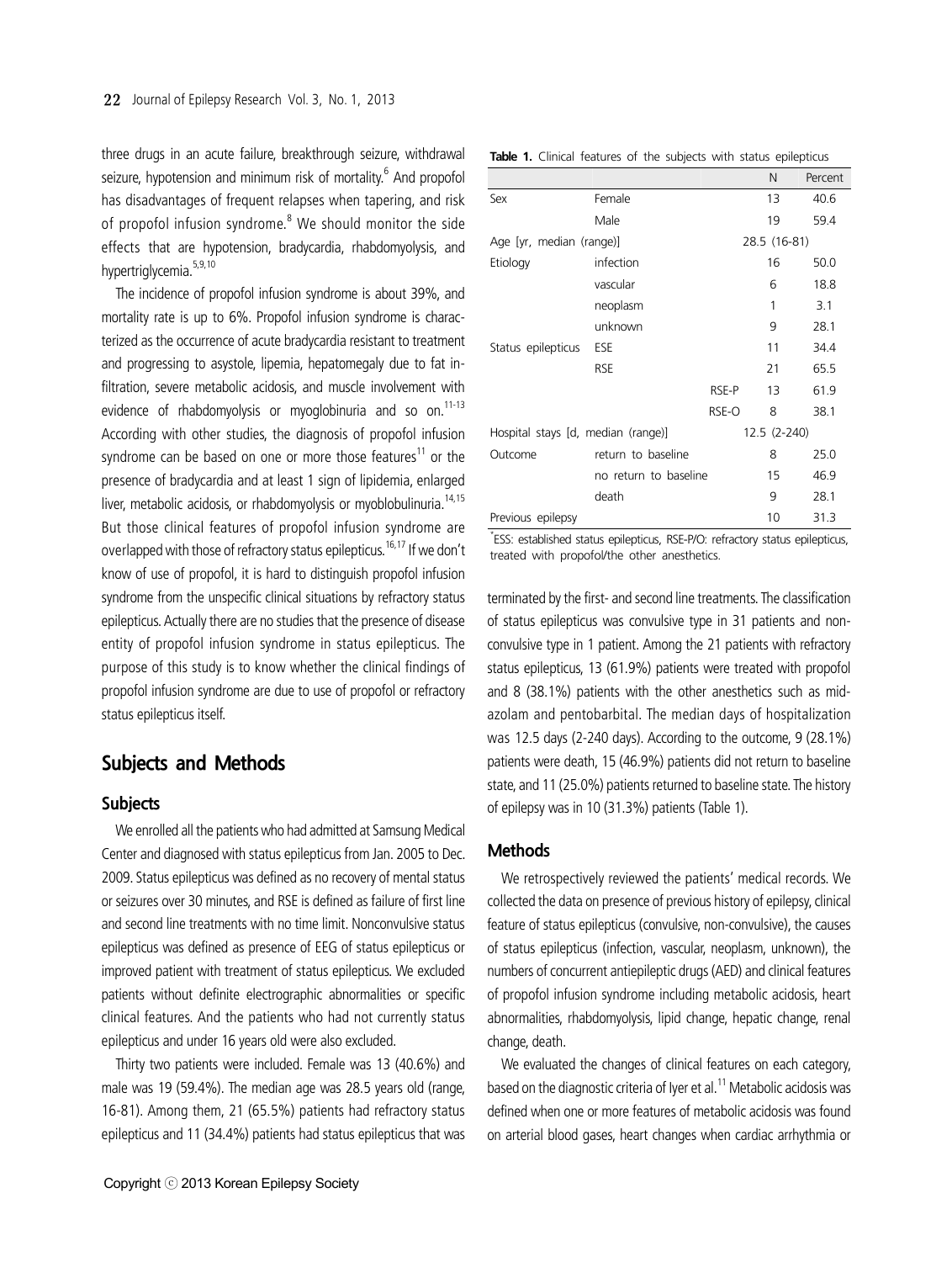asystole was on ECG, rhabdomyolysis when blood level of creatine kinase and myoglobulin were increased, lipid change when lipemia was detected on blood tests, hepatic change when elevated hepatic enzymes or abnormal ultrasonographic findings were found, renal change when urine output showed presence of oliguria, anuria, or blood test revealed increased creatinine or potassium. We categorized the outcomes of treatment into 'return to baseline', 'do not return to baseline' and 'dead'.

We classified the patients with status epilepticus into established status epilepticus (ESE) and refractory status epilepticus (RSE) groups. And then the RSE group was further divided into propofol treatment (RSE-P) group and the other anesthetics treatment (RSE-O) group. The other intravenous anesthetics were midazolam and pentobarbital.

#### **Analysis and statistics**

We estimated the overall rate of the data of each clinical parameter. And then we compared those based first on the refractoriness of status epilepticus and then on use of propofol. So we analyzed the differences of clinical features between ESE and RSE groups. Also among RSE patients, RSE-P group was compared to RSE-O group. Finally we focused on the comparison of hospital days and treatment outcome between RSE-P and RSE-O groups. We used SPSS 14.0k for statistical analysis. We used Fisher's exact two-tailed test for comparing sex, hypotension, metabolic acidosis, cardiac change, rhabdomyolysis, hepatic change, lipemia, renal change, death, previous history of epilepsy between groups. We also used Mann-Whitney U-test to analyze the age, numbers of AED. Analytical significance level was  $p<0.05$ .

## **Results**

The propofol infusion therapy was performed in 13 patients. The method of propofol treatment was that the medial value of initial loading dose of propofol was 80 mg (range, 0-180 mg), the median value of maximal infusion rate of propofol was 8 mg/kg/hr (range, 0.3-15 mg/kg/hr), the median rate of maintenance of propofol infusion was 5.6 mg/kg/hr (range, 0.3-9.7 mg/kg/hr) and median duration of propofol infusion was 78 hours (range, 8-426 hours).

Analyzing the clinical features during the status epilepticus, hypotension was in 14 (56.3%) patients, metabolic acidosis in 7 (43.8%), cardiac change including arrhythmia in 15 (21.9%), rhabdomyolysis in 11 (46.9%), hepatic change in 6 (34.4%), lipid change in 8 (18.8%), and renal change in 10 (25.0%) (Fig. 1).



Figure 1. The change of clinical features during the status epilepticus.

When we compared the clinical features between ESE and RSE, there was no significant difference in sex, age, metabolic acidosis, cardiac change, rhabdomyolysis, hepatic change, renal change, and number of antiepileptic drugs. The death rate was higher in RSE group (38.1%) than in ESE group (9.1%), while the previous epilepsy history was higher in ESE group (54.5%) than in RSE group (19.0%). But the death rate and previous epilepsy history did not show statistical significant differences ( $p > 0.05$ ). Hypotension and dyslipidemia were much higher in RSE group (81.0%, 28.6%) than in ESE group (9.1%, 0.0%), which had statistical significant difference  $(\rho<0.001, \rho<0.05)$  (Table 2).

According to the anesthetic treatments, we compared the clinical features of refractory status epilepticus. When we compared RSE-P group to RSE-O group, there were not any significant differences in sex, age, hypotension, metabolic acidosis, cardiac change, rhabdomyolysis, hepatic change, lipid change, renal change, lipid change, the previous history of epilepsy and the number of antiepileptic drugs. In hypotension, RSE-P group (92.3%) had a higher rate than RSE-O group (62.5%). But it did not reach statistical significant difference  $(p>0.1)$  (Table 3).

We compared the duration of admission between the groups. When we compared SE group with RSE group, the hospital days were significantly longer in RSE group (median, range; 41, 2-240) than in ESE group (median, range; 7, 3-60) ( $p=0.012$ ) (Fig. 2). However, there was no significant differences of hospital days between RSE-P group (median, range; 15, 2-229) and RSE-O group (median, range; 69, 9-240) (Fig. 3).

The outcomes after the treatment of status epilepticus showed statistically difference between ESE and RSE groups, having tendency to get worse outcome more in RSE group than in ESE group  $(p=0.007)$ . However they did not between RSE-P and RSE-O groups.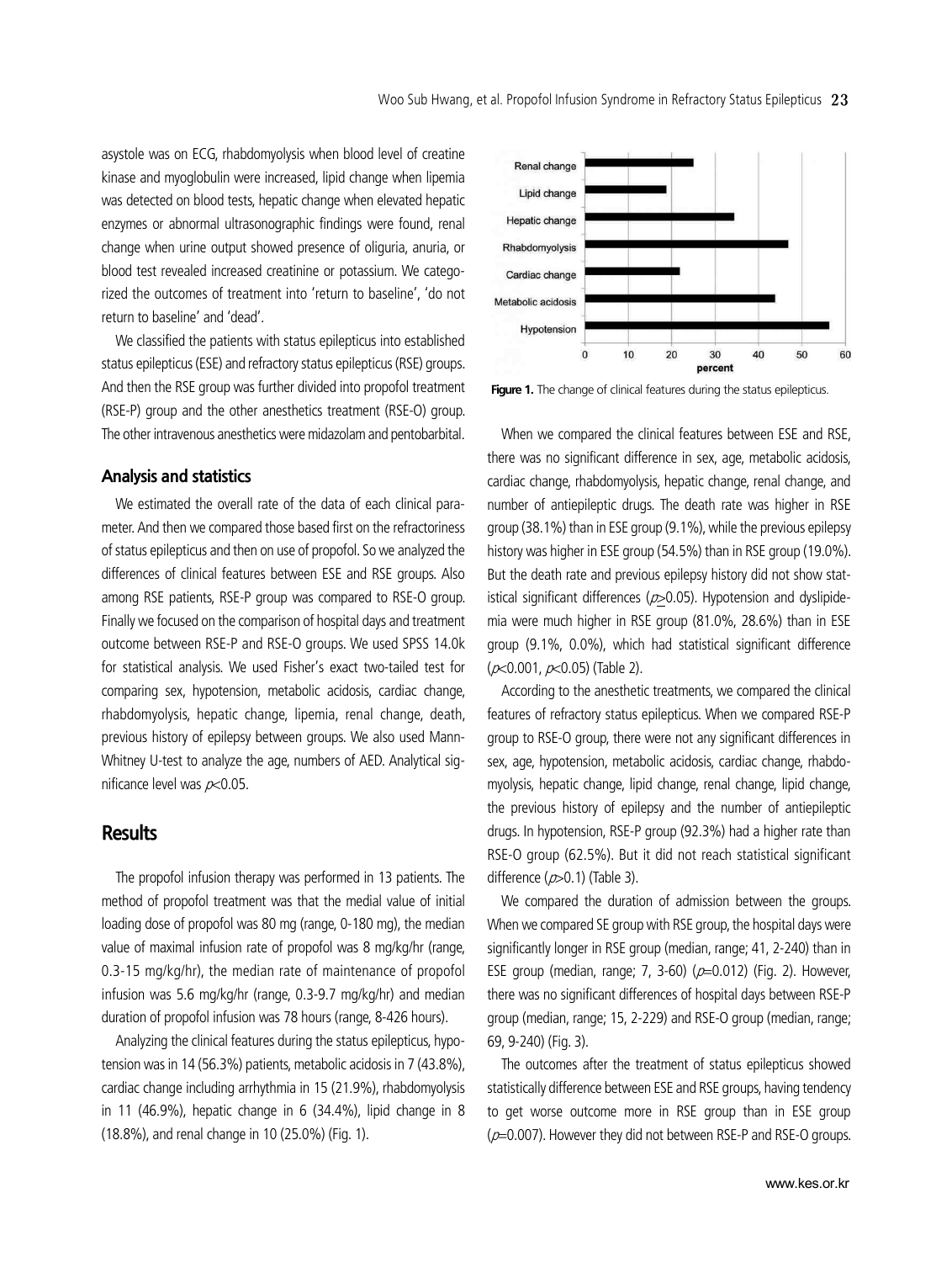

**Figure 2.** Comparison of hospital stays between established status epilepticus (ESE) and refractory status epilepticus (RSE). There is significant difference of hospital stay between them  $(p=0.012)$ .



Figure 3. Comparison of hospital stays between propofol and other anesthetics groups. There is no significant difference of hospital stay between those groups ( $p > 0.05$ ).  $k$ RSE-o: refractory status epilepticus, treated with the other anesthetics. RSE-p: refractory status epilepticus, treated with propofol.

According to the classification of outcome after status epilepticus treatment, RSE group had 2 (9.5%) patients in "return to baseline", 11 (52.4%) in "no return to baseline", and 8 (38.1%) in "dead", while ESE group had 6 (54.5%), 4 (36.4%), and 1 (9.1%) patients irrespectively (Fig. 4). However, when we compared RSE-P group with RSE-O group, the proportion of each category was not significant difference between them. The numbers of patients were 1 (7.7%), 7 (53.8%), and 13 (38.5%) in RSE-P group irrespectively, while they were 1 (12.5%), 4 (50.0%), and, 3 (37.5%) patients in



**Figure 4.** Comparison of outcomes after treatment between established status epilepticus (ESE) and refractory status epilepticus (RSE). There is significant difference of treatment outcome between SE and RES groups  $(p=0.007)$ .



**Figure 5.** Comparison of outcomes after treatment between propofol and other anesthetics groups. There is no significant difference of treatment outcome between them  $(p>0.1)$ .

RSE-O group irrespectively (Fig. 5).

## **Discussion**

In our study, RSE showed longer hospital days and worse treatment outcome than ESE. That is not strange results because RSE is main cause of fatality in SE. Also RSE had significantly higher rate in hypotension and dyslipidemia than ESE. Interestingly our data suggest that cardiovascular problem and lipid profile changes could be prominent clinical parameters to indicating worse prognosis in RSE. However, Comparison of clinical features between RSE-P and RSE-O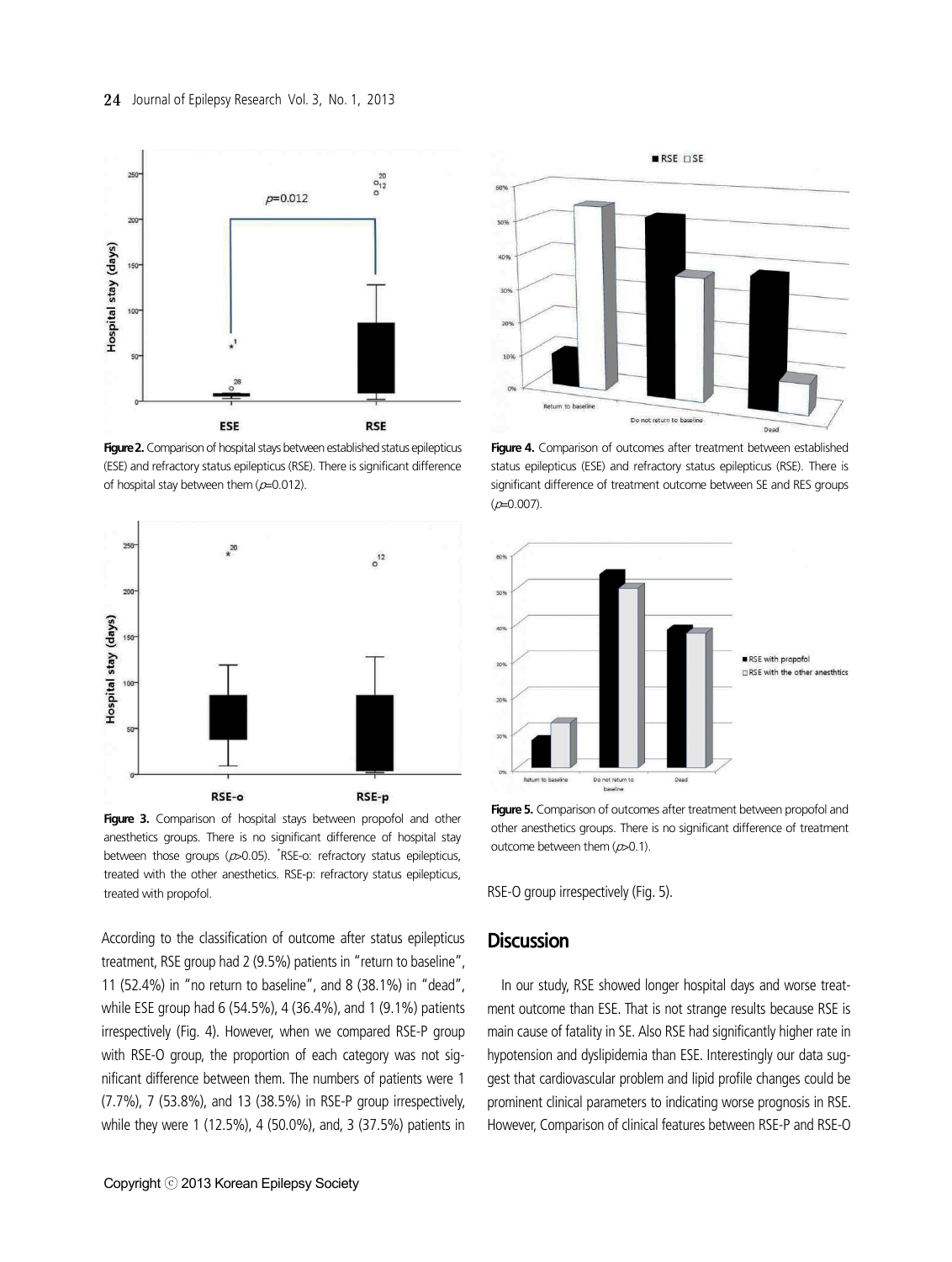|                               | <b>TODIC 2.</b> COMPaNSON OF CITING CHARGEDINGS DERVICED Status CONCORDICAS (JL) and TEMACION Status CONCORDINGLY GROUPS<br>ESE $(n=11)$<br>$p$ -value<br>$RSE$ (n=21) |            |       |  |  |  |
|-------------------------------|------------------------------------------------------------------------------------------------------------------------------------------------------------------------|------------|-------|--|--|--|
|                               |                                                                                                                                                                        |            |       |  |  |  |
| Male                          | 9(47.4)                                                                                                                                                                | 10(52.6)   | 0.066 |  |  |  |
| Age [yr, median (range)]      | 35 (16-80)                                                                                                                                                             | 27 (16-81) | 0.611 |  |  |  |
| Hypotension                   | 1(9.1)                                                                                                                                                                 | 17(81.0)   | 0.000 |  |  |  |
| Acidosis                      | 5(45.5)                                                                                                                                                                | 9(42.9)    | 0.298 |  |  |  |
| Cardiac change                | 2(18.2)                                                                                                                                                                | 5(23.8)    | 0.544 |  |  |  |
| Rhabdomyolysis                | 5(45.5)                                                                                                                                                                | 10(47.6)   | 0.500 |  |  |  |
| Hepatic change                | 2(18.2)                                                                                                                                                                | 9(42.9)    | 0.158 |  |  |  |
| Lipid change                  | 0(0.0)                                                                                                                                                                 | 6(28.6)    | 0.017 |  |  |  |
| Death                         | 1(9.1)                                                                                                                                                                 | 8(38.1)    | 0.090 |  |  |  |
| Arrhythmia                    | 1(9.1)                                                                                                                                                                 | 6(28.6)    | 0.212 |  |  |  |
| Renal change                  | 3(30.0)                                                                                                                                                                | 5(23.8)    | 0.575 |  |  |  |
| Previous epilepsy             | 6(54.5)                                                                                                                                                                | 4(19.0)    | 0.050 |  |  |  |
| Number of AED, median (range) | $4(1-7)$                                                                                                                                                               | $5(1-8)$   | 0.628 |  |  |  |

**Table 2.** Comparison of clinical characteristics between status epilepticus (SE) and refractory status epilepticus (RSE) groups

\* AED; antiepileptic drug, numbers in the parentheses are percentile or range.

|  | <b>Table 3.</b> Comparison of clinical features between propofol (RES-P) and other anesthetics (RES-O) groups |  |  |  |  |  |  |  |  |  |  |  |
|--|---------------------------------------------------------------------------------------------------------------|--|--|--|--|--|--|--|--|--|--|--|
|--|---------------------------------------------------------------------------------------------------------------|--|--|--|--|--|--|--|--|--|--|--|

|                               | $RSE-P (n=13)$ | $RSE-O$ ( $n=8$ ) | $p$ -value |
|-------------------------------|----------------|-------------------|------------|
| Male                          | 6(46.2)        | 4(50.0)           | 0.608      |
| Age [yr, median (range)]      | 28 (17-81)     | 25 (16-61)        | 0.221      |
| Hypotension                   | 12 (92.3)      | 5(62.5)           | 0.133      |
| Acidosis                      | 4(30.8)        | 5(62.5)           | 0.166      |
| Cardiac change                | 4(30.8)        | 1(12.5)           | 0.344      |
| Rhabdomyolysis                | 6(46.2)        | 4(50.0)           | 0.605      |
| Hepatic change                | 6(46.2)        | 3(37.5)           | 0.538      |
| Lipid change                  | 3(23.1)        | 3(37.5)           | 0.738      |
| Death                         | 5(38.5)        | 3(37.5)           | 0.664      |
| Arrhythmia                    | 5(38.5)        | 1(12.5)           | 0.221      |
| Renal change                  | 3(23.1)        | 2(25.0)           | 0.656      |
| Previous epilepsy             | 2(15.4)        | 2(25.0)           | 0.498      |
| Number of AED, median (range) | $4(2-8)$       | $5(1-8)$          | 0.853      |

\* AED; antiepileptic drug, numbers in the parentheses are percentile or range.

subgroups did not show any significant differences. This means that using propofol can cause propofol infusion syndrome, but RSE itself can cause the similar clinical features to propofol infusion syndrome.

Propofol has been used since the early 1980s for anesthesia in the operation room and sedation in the intensive care unit as well as currently for refractory status epilepticus.<sup>18</sup> It is highly lipid soluble and metabolized in the liver, and has very short distribution and short elimination half-life (30-60 min) and little propensity to accumulate.<sup>19</sup> The mechanism of action is postulated to be the modulation of GABA receptors at a site different from that targeted by benzodiazepines and barbiturates.<sup>20,21</sup> High dose and prolonged treatment of propofol can cause propofol infusion syndrome. Some fatal cases have been reported.<sup>22,23</sup> Typical clinical features of propofol infusion syndrome are lactic acidosis, arrhythmia, hypotension, cardiovascular failure, liver enlargement, increased liver enzymes, rhabdomyolysis, elevated serum creatine kinase, urea and potassium, hypertriglyceridemia, renal failure, oliguria, ketonuria, green or red-colored urine.<sup>24</sup> Among them, lipemia, metabolic acidosis, and hepatic steatosis may have been caused by lipid infusion. The byproduct of liver conversion of fatty acids to ketone bodies could potentially contribute to metabolic acidosis. Metabolic acidosis could have also been caused by hypoperfusion secondary to propofolinduced bradycardia or precipitated by other concomitant medications (e.g., vasopressors). Muscle damage is indicated by the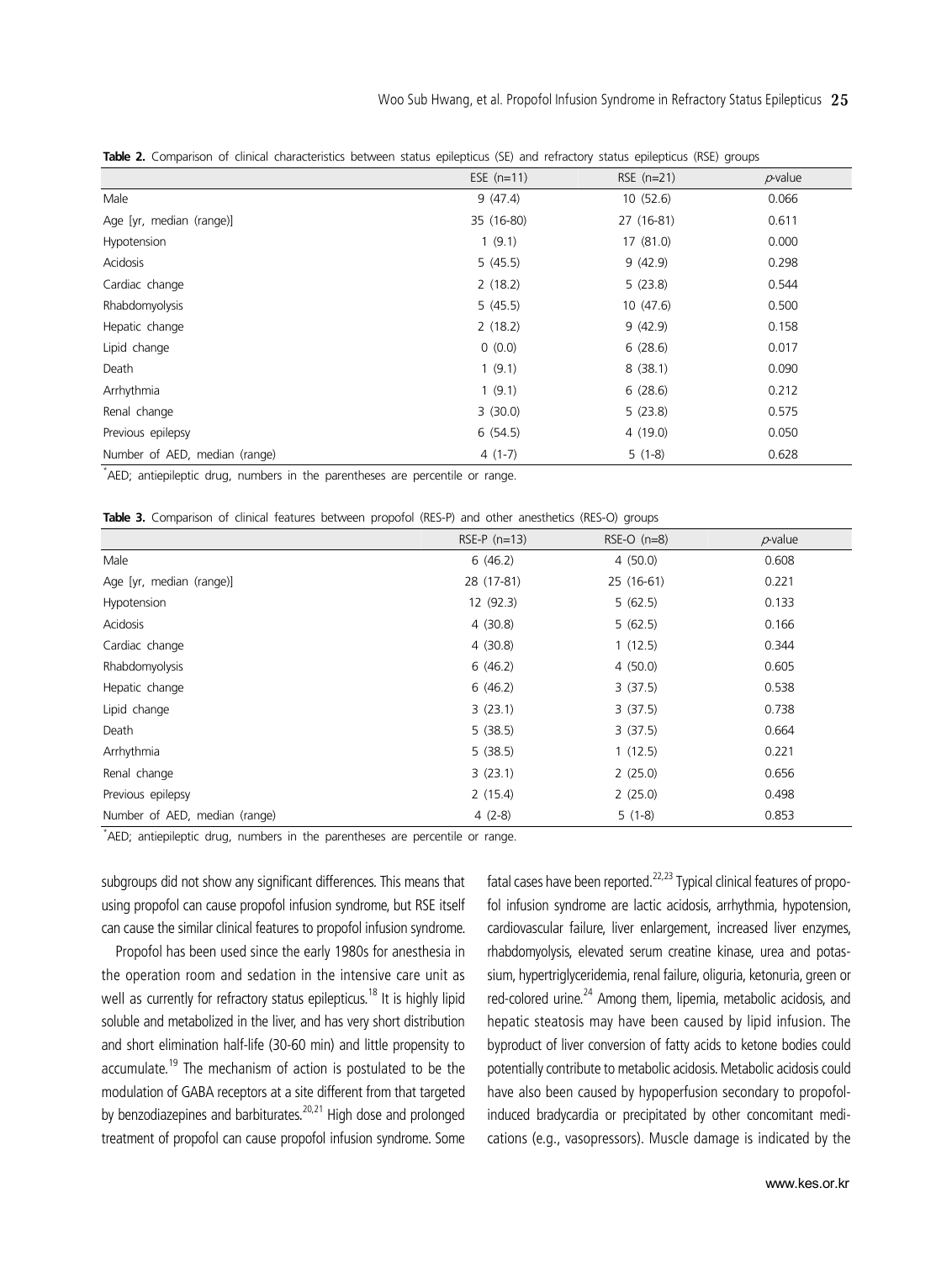increase of serum creatine kinase and direct cardiac involvement is evidenced by the increase of serum cardiac troponin I.<sup>14</sup> According to other study, propofol infusion syndrome was defined as suddenly developed and poorly controlled cardiac arrhythmia such as sudden bradycardia and asystole.<sup>13</sup> Bradycardia or asystole is very important in diagnosis of propofol infusion syndrome, but it may not be unique results of using propofol. Those clinical features could be found in patients with RSE itself. So the abnormal chemistry profiles and cardiovascular changes might be considered not only in the findings of propofol treatment but also in the overall state of refractory status epilepticus.

Known risk factors of propofol infusion syndrome are using high dose propofol (>83 μg/kg/min), more than 48 hours, concomitant use of vasopressor.<sup>11,13</sup> In this study, the mean infusion rate of propofol was 81.5 μg/kg/min. It was higher than the recommended dose of the ILAE guideline of treatment of SE ( $\geq$  5 mg/kg/hr).<sup>5</sup> The mean duration of treatment with propofol was 153 hour. It was longer than the period of duration as one of alleged risk factors of propofol infusion syndrome. $^{9,23,25,26}$  Our use of propofol is more than enough to induce the propofol infusion syndrome. In other words, our cases are also having tendency to be very refractory to treatment.

In conclusion, our study did not demonstrate any significant differences in clinical features of propofol infusion syndrome between RSE-P and RSE-O groups. It may suggest that the clinical features of propofol infusion syndrome can be the clinical features of RSE regardless of using propofol. We need to be more careful in diagnosing propofol infusion syndrome whether those findings are due to propofol or RSE per se. This study is limited retrospective study and has the small numbers of patients, so that a more comprehensive prospective study could make the propofol infusion syndrome clear. Until further data become available, caution should be recommended when using high dose and long term propofol treatment.

## **References**

- 1. Bleck TP. Management approaches to prolonged seizures and status epilepticus. Epilepsia 1999;40 Suppl 1:S59-63.
- 2. Brown LA, Levin GM. Role of propofol in refractory status epilepticus. Ann Pharmacother 1998;32:1053-59.
- 3. Mayer SA, Claassen J, Lokin J, Mendelsohn F, Dennis LJ, Fitzsimmons BF. Refractory status epilepticus: frequency, risk factors, and impact on outcome. Archives of Neurology 2002;59:205-10.
- 4. Chen JW, Wasterlain CG. Status epilepticus: pathophysiology and management in adults. *Lancet Neurology* 2006;5:246-56.
- 5. Niermeijer JM, Uiterwaal CS, Van Donselaar CA. Propofol in status epilepticus: little evidence, many dangers? Journal of Neurology 2003; 250:1237-40.
- 6. Claassen J, Hirsch LJ, Emerson RG, Mayer SA. Treatment of refractory status epilepticus with pentobarbital, propofol, or midazolam: a systematic review. Epilepsia 2002;43:146-53.
- 7. Riviello JJ Jr., Claassen J, LaRoche SM, et al. Treatment of status epilepticus: an international survey of experts. Neurocrit Care 2013;18: 193-200.
- 8. Parviainen I, Kalviainen R, Ruokonen E. Propofol and barbiturates for the anesthesia of refractory convulsive status epilepticus: pros and cons. Neurological Research 2007;29:667-71.
- 9. Vasile B, Rasulo F, Candiani A, Latronico N. The pathophysiology of propofol infusion syndrome: a simple name for a complex syndrome. Intensive Care Med 2003;29:1417-25.
- 10. Hanna JP, Ramundo ML. Rhabdomyolysis and hypoxia associated with prolonged propofol infusion in children. Neurology 1998;50:301-3.
- 11. Iyer VN, Hoel R, Rabinstein AA. Propofol infusion syndrome in patients with refractory status epilepticus: an 11-year clinical experience. Crit Care Med 2009;37:3024-30.
- 12. Fudickar A, Bein B. Propofol infusion syndrome: update of clinical manifestation and pathophysiology. Minerva Anestesiol 2009;75:339-44.
- 13. Fudickar A, Bein B, Tonner PH. Propofol infusion syndrome in anaesthesia and intensive care medicine. Curr Opin Anaesthesiol 2006;19: 404-10.
- 14. Kang TM. Propofol infusion syndrome in critically ill patients. Ann Pharmacother 2002;36:1453-56.
- 15. Bray RJ. Propofol-infusion syndrome in children. Lancet 1999;353:2074-5.
- 16. Lothman E. The biochemical basis and pathophysiology of status epilepticus. Neurology 1990;40:13-23.
- 17. Collins RC, Lothman EW, Olney JW. Status epilepticus in the limbic system: biochemical and pathological changes. Advances in Neurology 1983;34:277-88.
- 18. Rogers KM, Dwar KM, McCubbin TD, Spence AA. Preliminary experience with ICI 35 868 as an i.v. induction agent: comparison with althesin. *Br J Anaesth* 1980;52:807-10.
- 19. Stecker MM, Kramer TH, Raps EC, O'Meeghan R, Dulaney E, Skaar DJ. Treatment of refractory status epilepticus with propofol: clinical and pharmacokinetic findings. Epilepsia 1998;39:18-26.
- 20. Holtkamp M, Tong X, Walker MC. Propofol in subanesthetic doses terminates status epilepticus in a rodent model. Ann Neurol 2001;49: 260-63.
- 21. Peduto VA, Concas A, Santoro G, Biggio G, Gessa GL. Biochemical and electrophysiologic evidence that propofol enhances GABAergic transmission in the rat brain. Anesthesiology 1991;75:1000-9.
- 22. Perrier ND, Baerga-Varela Y, Murray MJ. Death related to propofol use in an adult patient. Crit Care Med 2000;28:3071-4.
- 23. Cremer OL, Moons KG, Bouman EA, Kruijswijk JE, de Smet AM, Kalkman CJ. Long-term propofol infusion and cardiac failure in adult